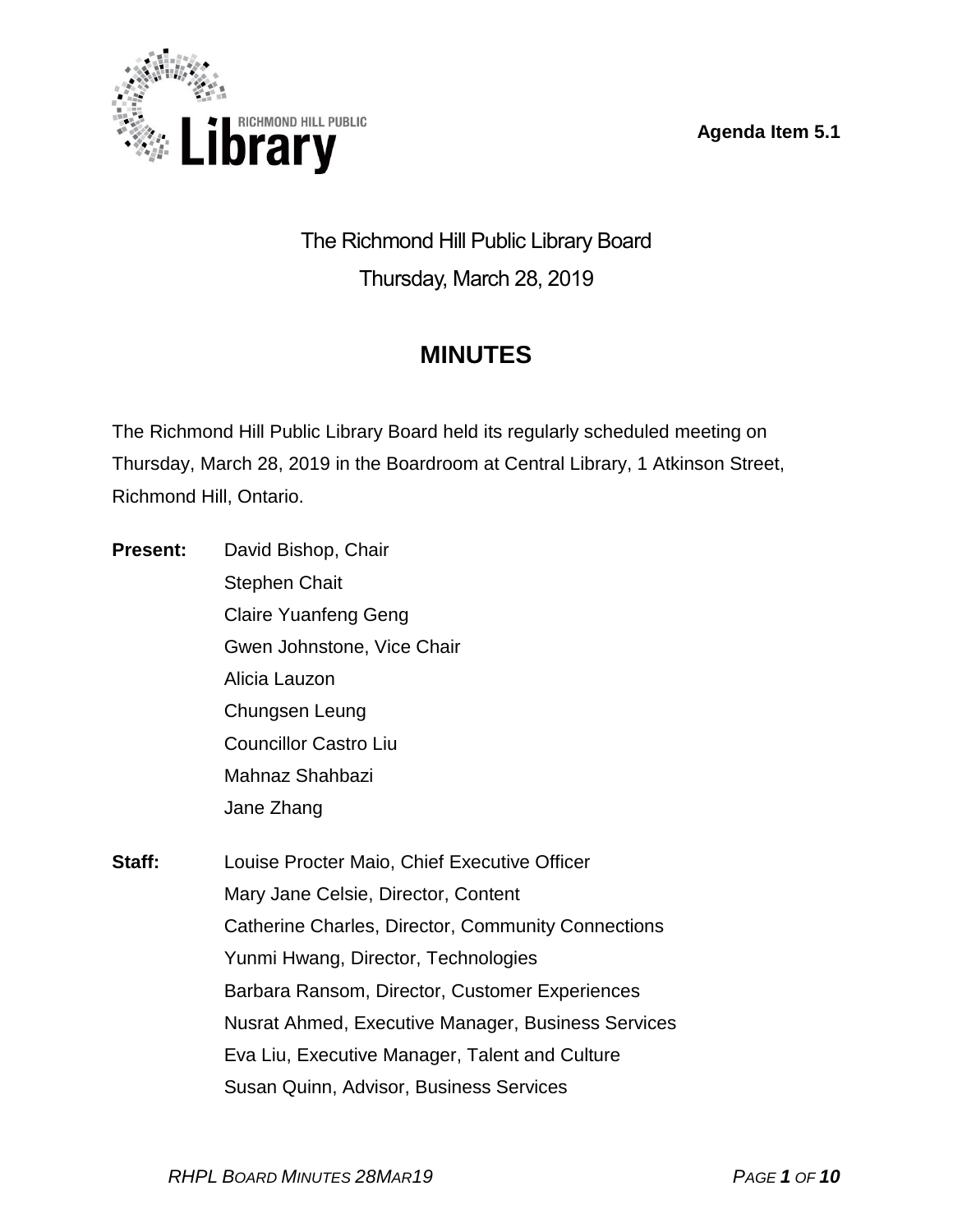## **1.0 Call to Order**

The Chief Executive Officer called the meeting to order at 7:32 p.m.

### **2.0 Regrets**

## **3.0 Adoption of Agenda**

**Motion:** 19:17

**Moved by:** S. Chait

**Seconded by:** Councillor C. Liu

**THAT** the Agenda of March 28, 2019 be adopted.

### **CARRIED**

## **4.0 Disclosure of Pecuniary Interest and the General Nature Thereof**

There were no disclosures of pecuniary interest.

## **5.0 2019 Election of Officers and Committee Members**

The CEO acted as the meeting Chair for the election of Officers and Committee Members. These positions of the Library Board were declared vacant and open.

**Motion:** 19:18

**Moved by:** Councillor C. Liu

**Seconded by:** J. Zhang

## **CARRIED**

**THAT** the Library Board receive the *2019 Elections of Officers and Committee Members Report* for information;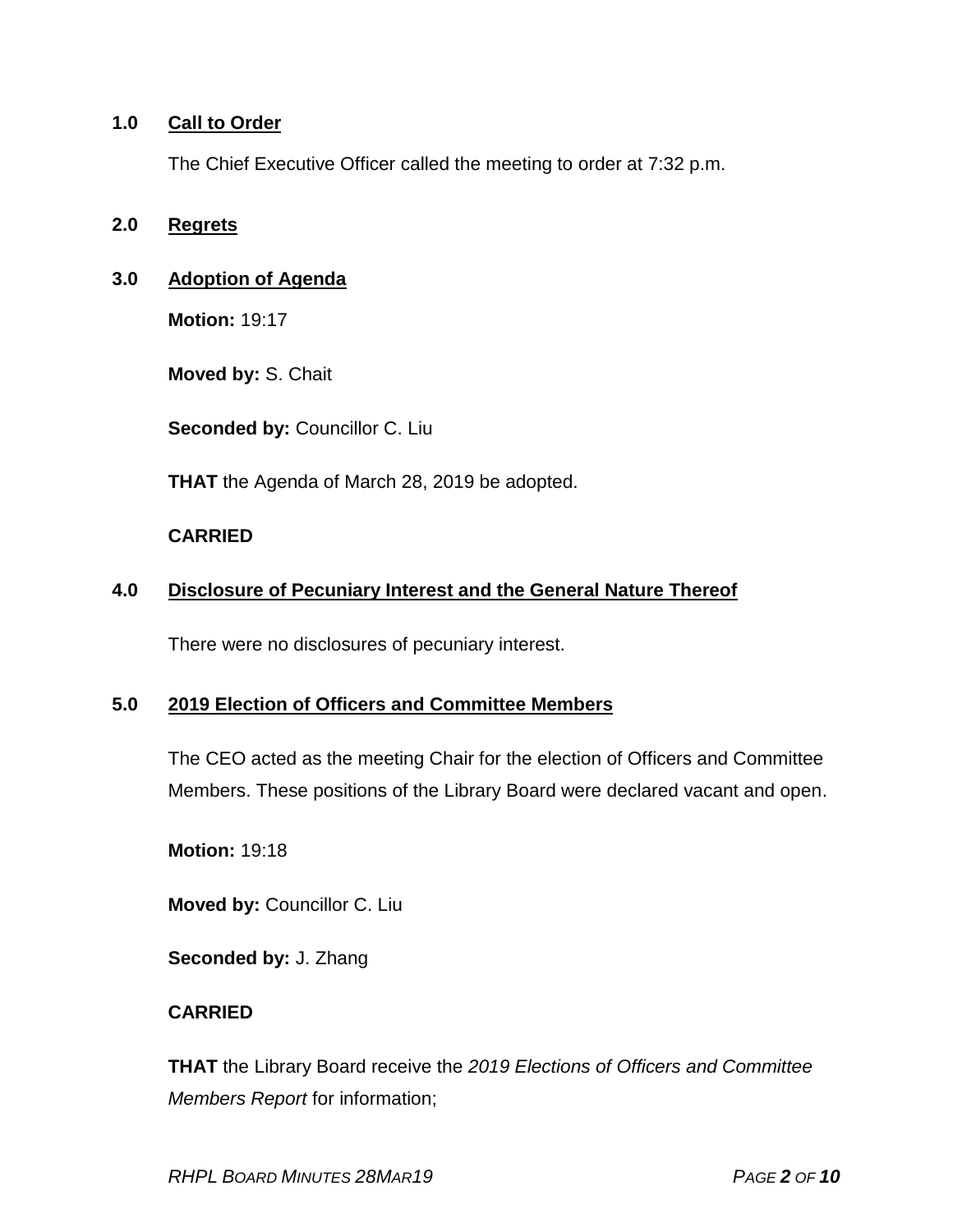#### *and*

**THAT** the 2019 Slate of Officers, Committee Chairs and SOLS Representative as presented be nominated for the Richmond Hill Public Library Board:

Chair – David Bishop

Vice Chair – Gwen Johnstone

Chair, Art Committee – Alicia Lauzon

Chair, Finance Committee – Chungsen Leung

Chair, Library Services Committee – Stephen Chait

SOLS Representative – Gwen Johnstone

The meeting Chair called for further nominations. There being no further nominations, the nominations for the named positions above were closed.

**Motion:** 19:19

**Moved By:** J. Zhang

**Seconded by:** Councillor C. Liu

**THAT** D. Bishop as Chair; G. Johnstone as Vice Chair; A. Lauzon as Chair, Art Committee; C. Leung as Chair, Finance Committee; S. Chait as Chair, Library Services Committee; and G. Johnstone as SOLS Representative are duly elected by acclamation.

#### **CARRIED**

**Motion:** 19:20

**Moved By:** S. Chait

**Seconded by:** A. Lauzon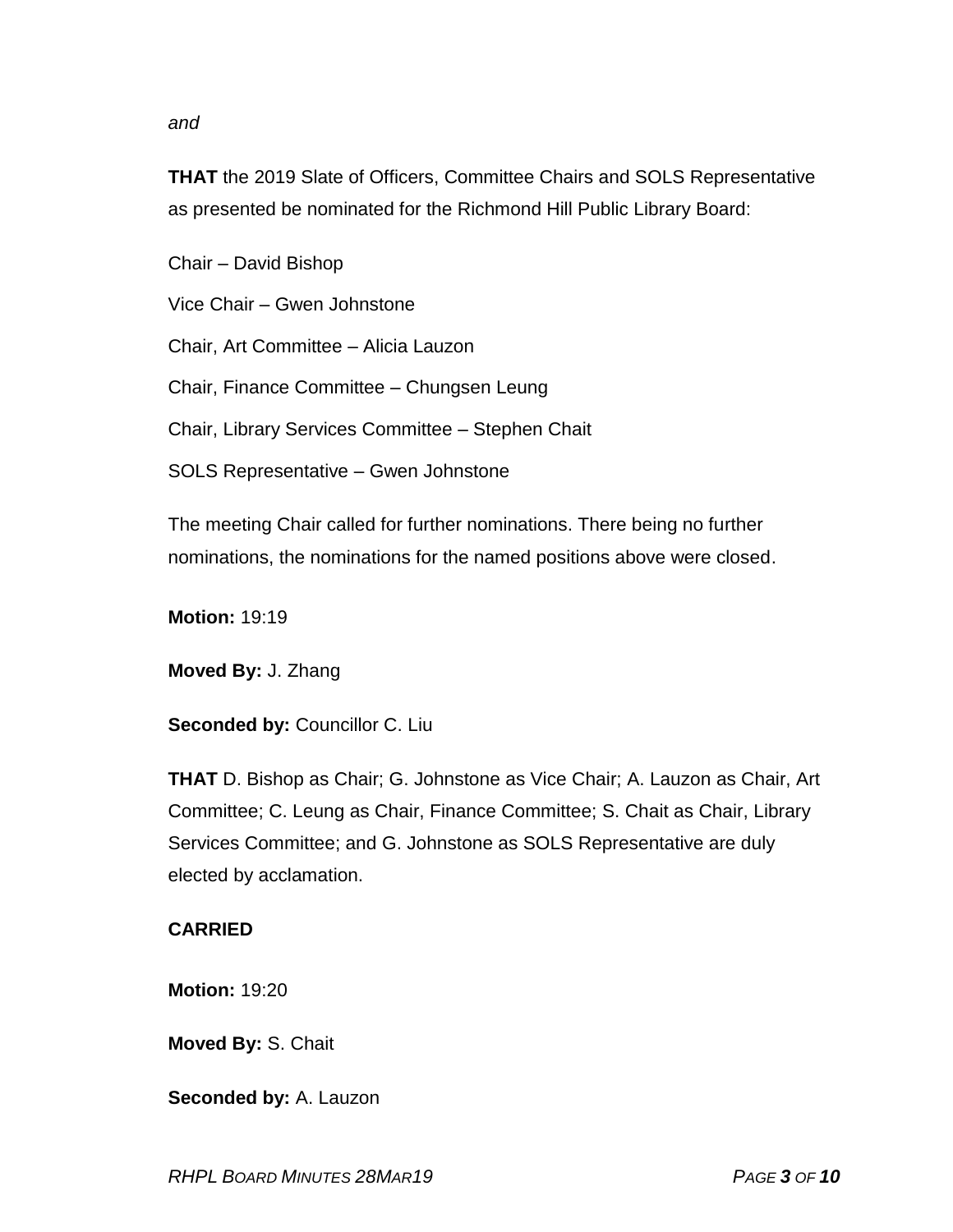**THAT** Gwen Johnstone be nominated as member of the Art Committee.

## **CARRIED**

The meeting Chair called for further nominations. There being no further nominations, the nomination for the named positions above was closed.

**Motion:** 19:21

**Moved By:** S. Chait

**Seconded by:** A. Lauzon

**THAT** Gwen Johnstone as member of the Art Committee be duly elected by acclamation.

## **CARRIED**

**Motion:** 19:22

**Moved By:** G. Johnstone

**Seconded by:** S. Chait

**THAT** Jane Zhang; Claire Yuanfeng Geng; Chungsen Leung; and Councillor Castro Liu be nominated as members of the Library Services Committee.

## **CARRIED**

The meeting Chair called for further nominations. There being no further nominations, the nominations for the named position above were closed.

**Motion:** 19:23

**Moved By:** G. Johnstone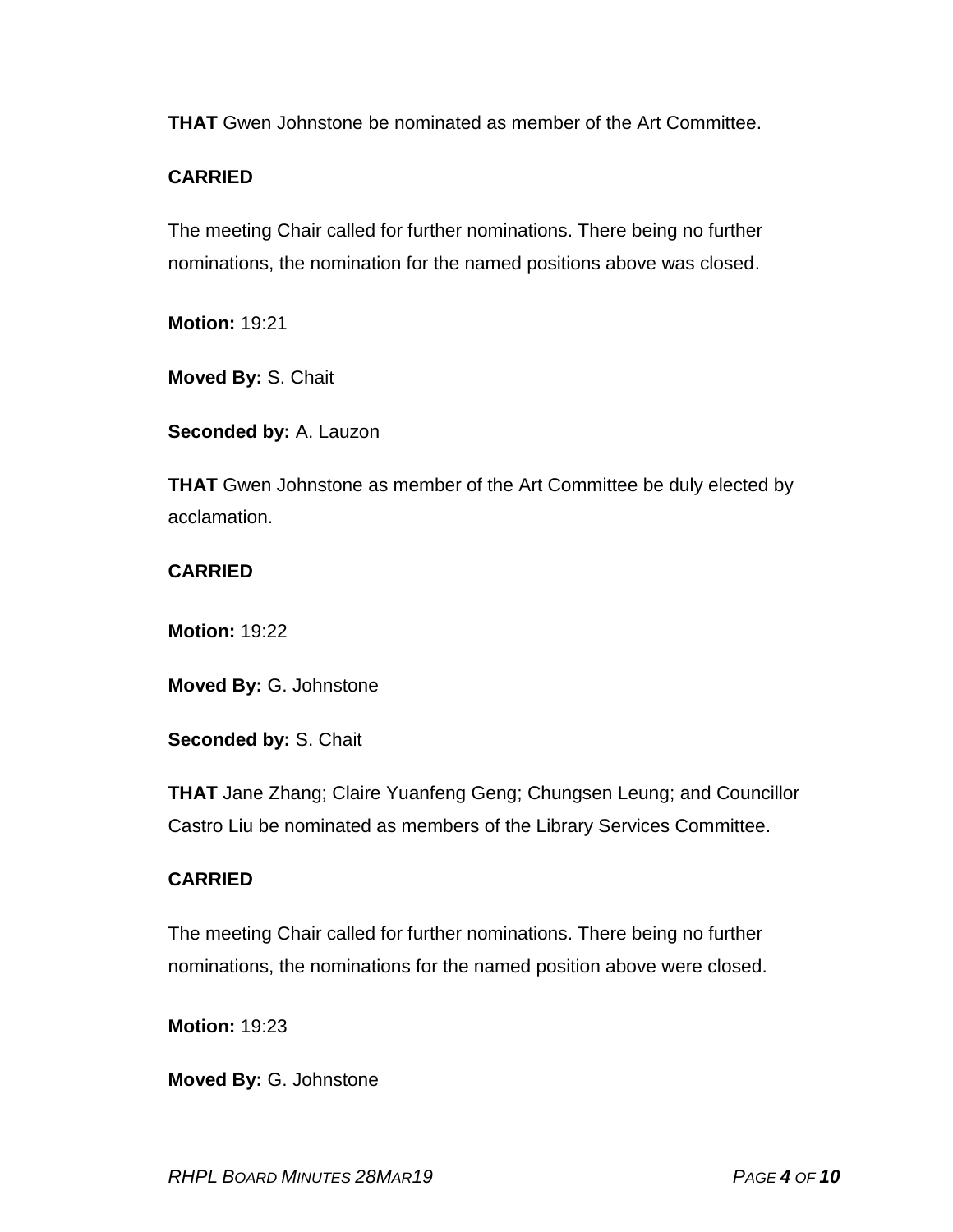**Seconded by:** S. Chait

**THAT** Jane Zhang; Clair Yuanfeng Geng; Chungsen Leung and Councillor Castro Liu as members of the Library Services Committee be duly elected by acclamation.

# **CARRIED**

D. Bishop assumed the Chair for the remainder of the meeting.

## **6.0 Minutes**

**6.1 Library Board Minutes – February 21, 2019**

**Motion:** 19:24

**Moved By:** S. Chait

**Seconded by:** G. Johnstone

**THAT** the Minutes of February 21, 2019 be adopted.

## **CARRIED**

## **7.0 Correspondence**

- **7.1** Note from Guy Berthiaume, Librarian and Archivist of Canada Re: Thanks You
- **7.2** Letter from Barbara Franchetto, CEO, Southern Ontario Library Service

Re: Southern Ontario Library Service Resource

- **7.3** Article from Richmond Hill Liberal Re: Black History Month: The long life of Susanna Maxwell
- **7.4** Article from Richmond Hill Liberal Re: Library Board Addresses Impact of Budget Constraints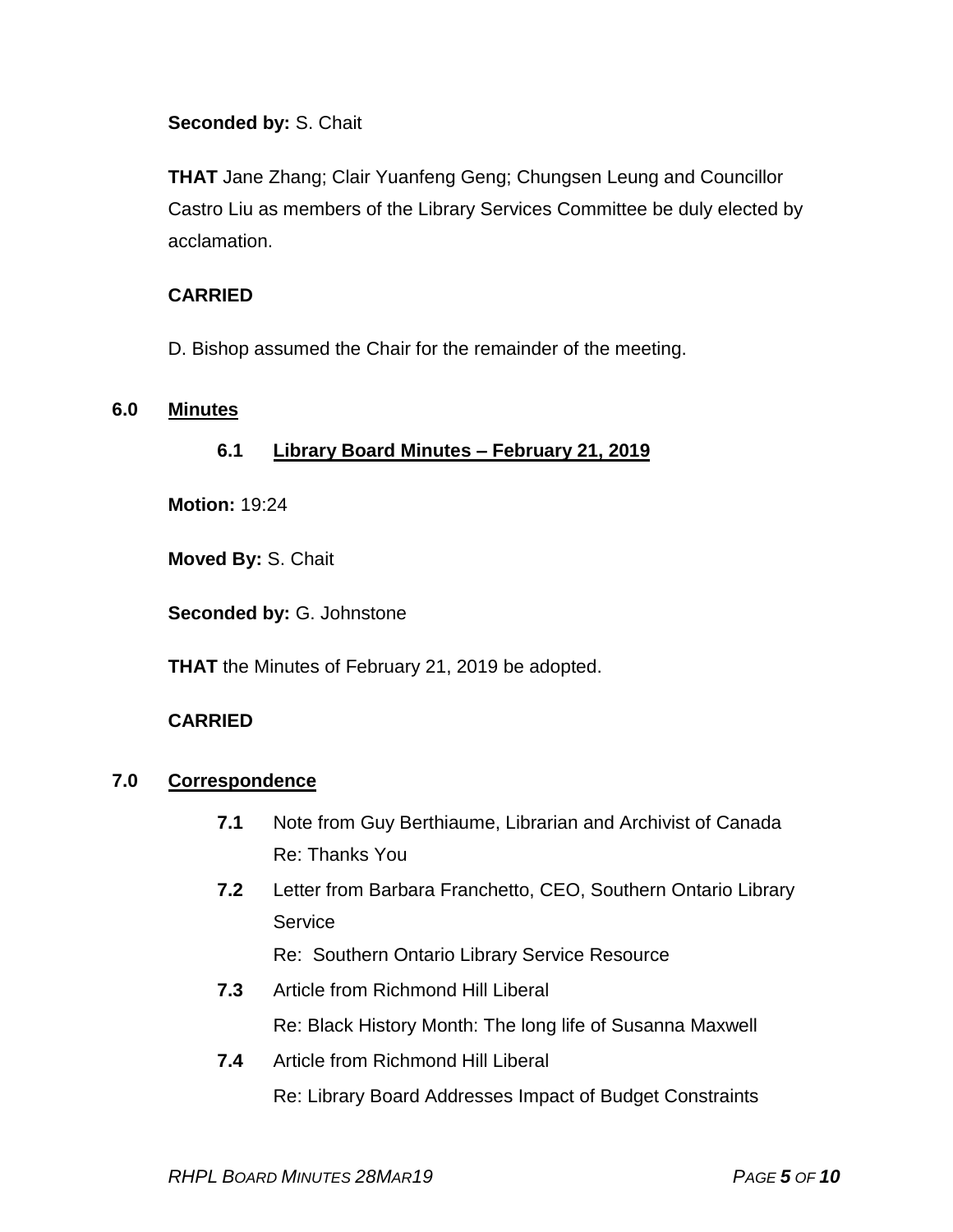**7.5** Opinion piece from Richmond Hill Liberal Re: Richmond Hill Council's Budget Cuts Shouldn't be Coming Out of Library

**Motion:** 19:25

**Moved By:** C. Leung

**Seconded by:** J. Zhang

**THAT** the correspondence be received as information.

## **CARRIED**

### **8.0 Reports**

Accessible documents can be accessed through the [RHPL website > Your](https://www.rhpl.ca/your-library/about-us/library-board)  Library [> About Us > Library](https://www.rhpl.ca/your-library/about-us/library-board) Board

### **8.1 2018 Accessibility Services Report – SRLIB19.10**

A report was issued prior to the meeting and was presented by MJ. Celsie, Director, Content.

**Motion**: 19:26

**Moved By:** G. Johnstone

**Seconded by:** A. Lauzon

**THAT** the Library Board receives the *Richmond Hill Public Library Board Accessibility Services Report,* dated March 28, 2019 for information.

### **CARRIED**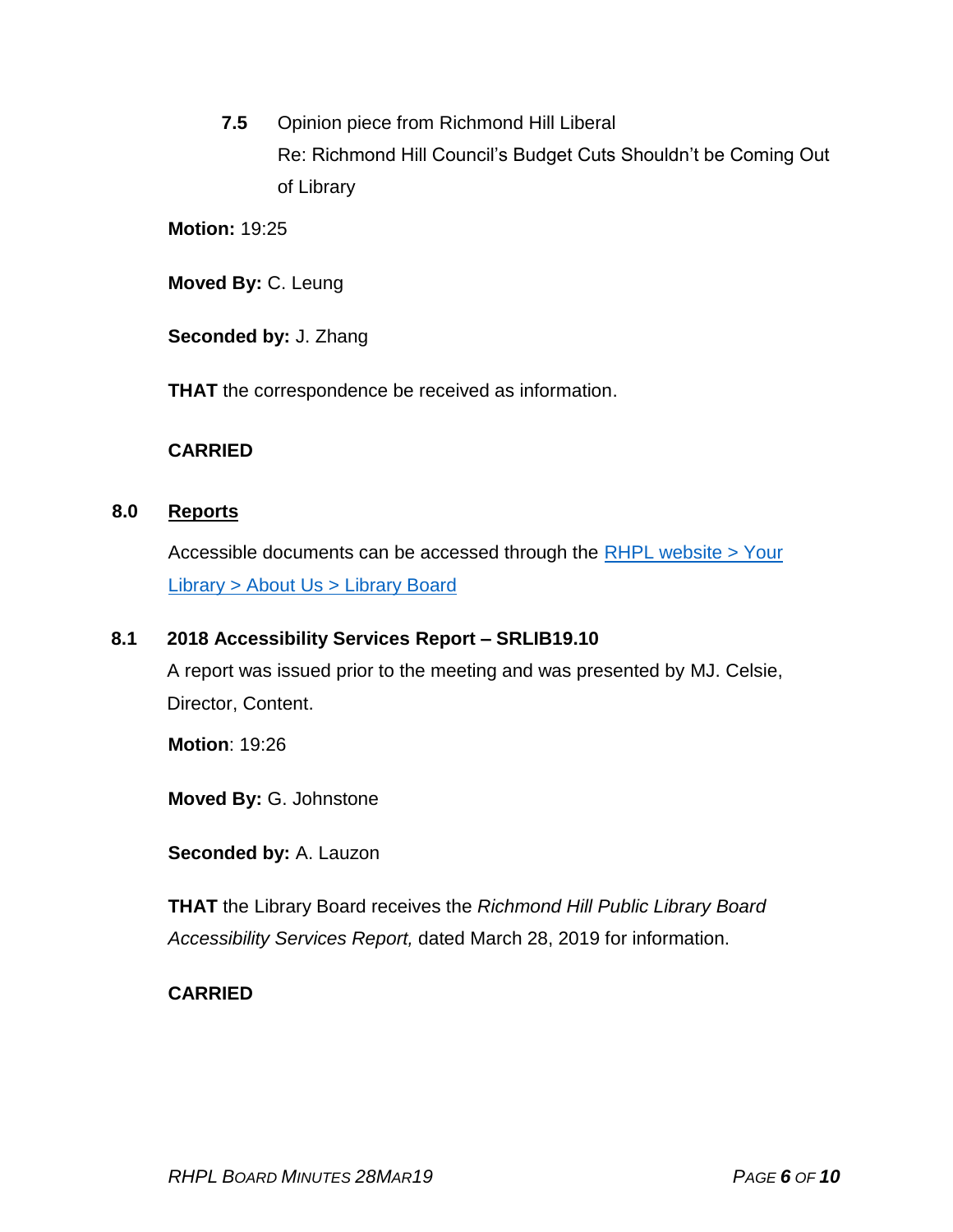## **8.2 2018 Fourth Quarter Financial Report – SRLIB19.11**

A report was issued prior to the meeting and was presented by N. Ahmed, Executive Manager, Business Services.

**Motion:** 19:27

**Moved By:** J. Zhang

**Seconded by:** C. Leung

**That** the *Richmond Hill Public Library Interim Financial Statements for the period ending December 31 2018* be received as information;

**That** \$4,140.50 be transferred from the Donation and Bequest Reserve Fund to fund the Books for Babies project, as previously approved (Motion 17:26 March 2017);

**That** \$16,000 be transferred from the Donation and Bequest Reserve Fund to fund the 2018 Writer-in-Residence, as previously approved (Motion 17:82 October 2017);

**That** \$1,000 be transferred from the Donation and Bequest Reserve Fund to fund the for sculpture at the new Oak Ridges Library, as previously approved (Motion 18:102 November 2018);

**That** \$22,183 be transferred from the Special Purpose Reserve to fund the balance of 2017/18 OLCF-ITC Grant project, as previously approved (Motion 18.26 March 2018);

**That** the Library Board approve the closure of the following capital projects and that an estimated total of \$3,081 be returned to Reserves:

- $\circ$  905-8912064120 2012 Mobile Device Apps TE;
- $\circ$  905-8914074120 2014 Local History Shelving/Equip R&R IS;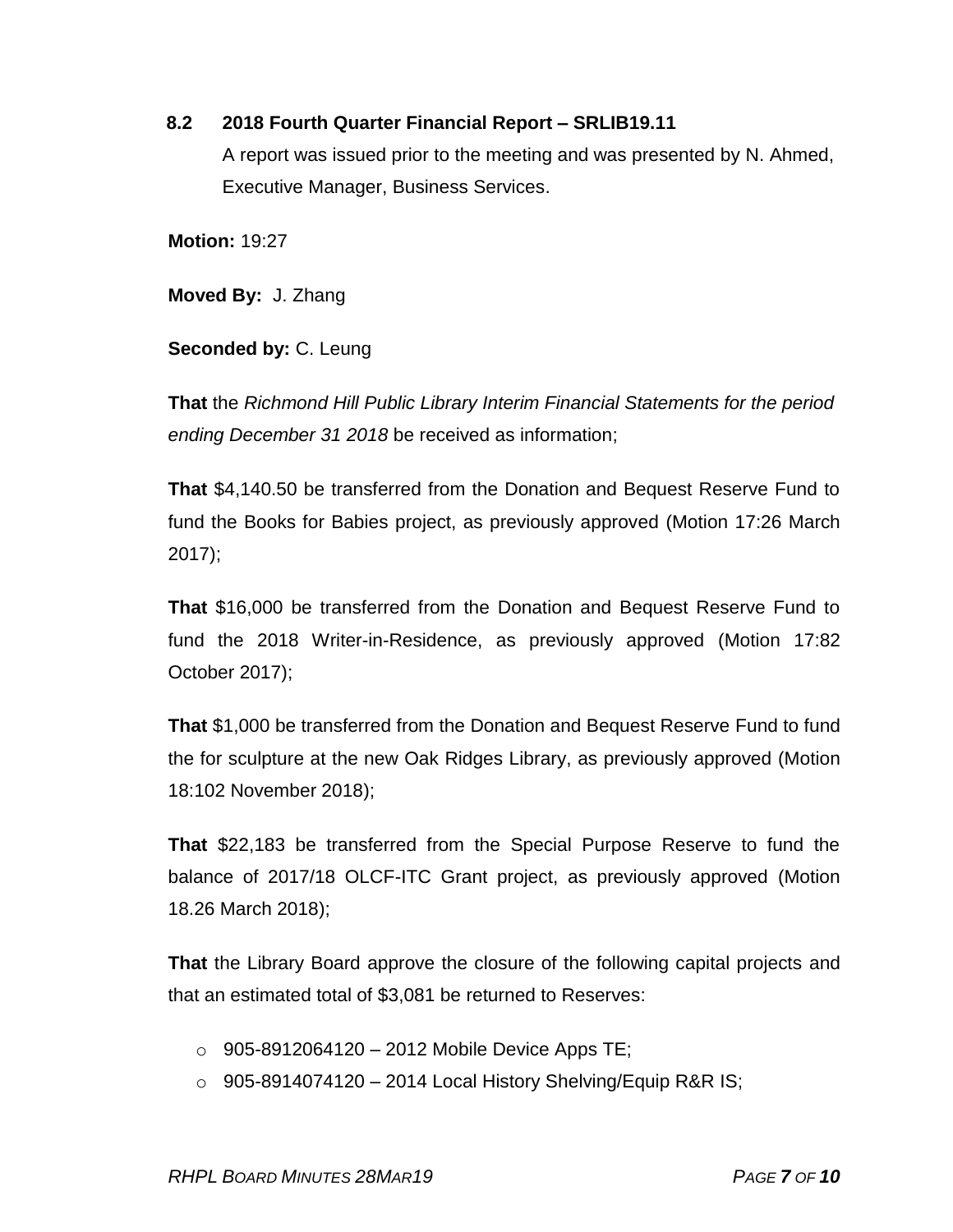- $\circ$  905-8915074120 2015 Furniture CS;
- o 905-8916034119 2016 General Collection CO;
- o 905-8917084120 2017 Study Tables & Corner Unit RG;
- $\circ$  905-8918094120 2018 Self-Check Kiosks TE;

and

**That** the Richmond Hill Public Library Board return a projected surplus of \$131,257 to the Town of Richmond Hill.

### **CARRIED**

### **8.3 New Oak Ridges Library Status Update Report – SRLIB19.12**

A report was issued prior to the meeting and was presented by B. Ransom, Director, Customer Experiences.

**Motion:** 19:28

**Moved By:** A. Lauzon

**Seconded by:** G. Johnstone

**THAT** the New Oak Ridges Library Status Update Report dated March 28, 2019 be received as information.

### **CARRIED**

**8.1 2019 Operating Budget Options and Impacts Report – SRLIB19.13** A report was issued prior to the meeting and was presented by L. Procter Maio, Chief Executive Officer.

**Motion:** 19:29

**Moved By:** S. Chait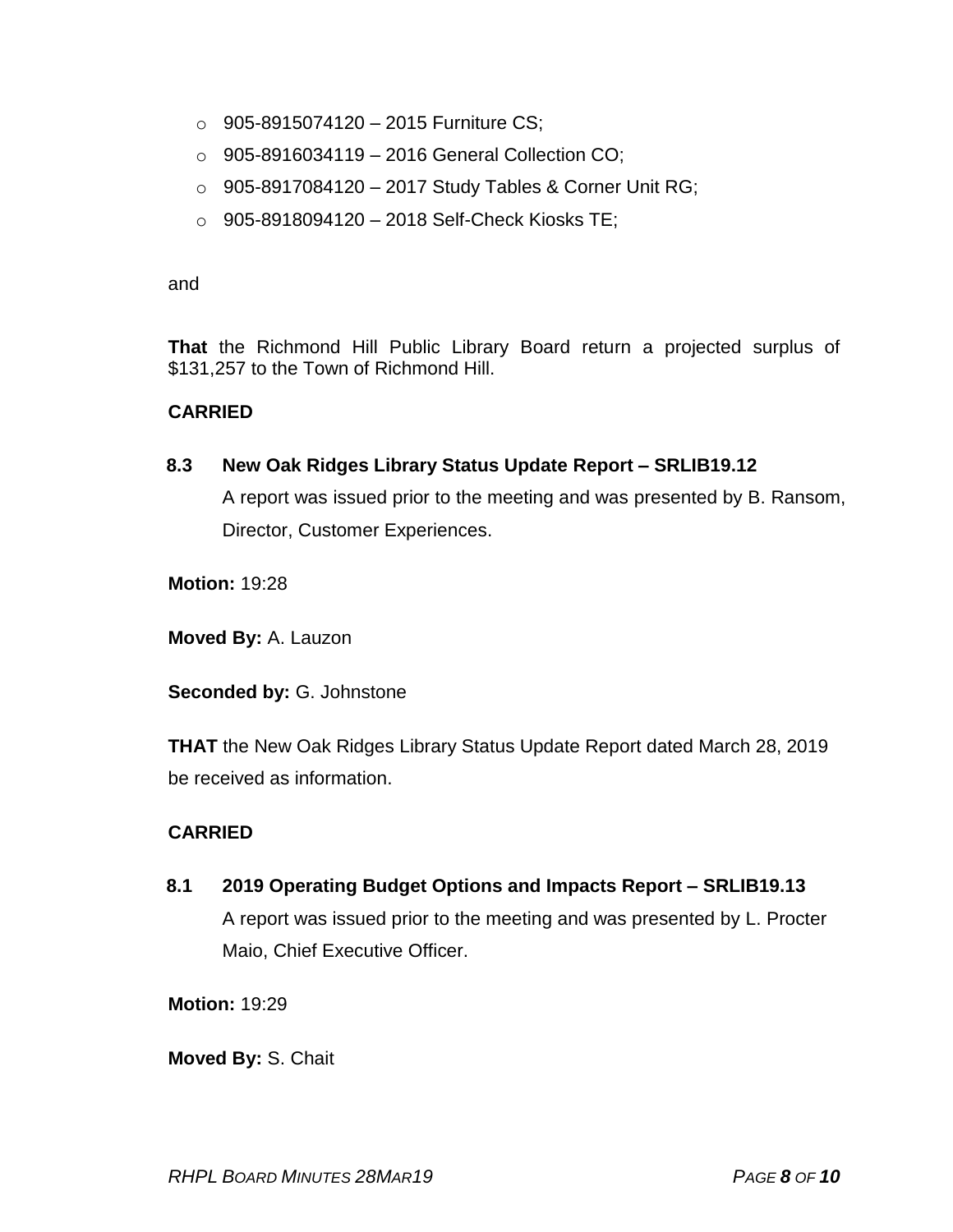## **Seconded by:** C. Leung

**That** the 2019 Richmond Hill Public Library Operating Budget Options and Impacts Report be received for information;

#### *and*

**That** the Library Board provide direction on what budget adjustment option is preferred to align the 2019 Draft Operating Budget with the Council approved funding envelope, as described in the above noted report; and

**That** Option A be modified, and provides a budget adjustment in 4 areas including a reduction in the existing staff complement; elimination of Sunday service hours at Central Library for 3 months; deletion of new staff asks; and a reduction in the transfer to the Town (TRH) Capital Reserve Fund be the preferred option.

## **CARRIED**

**8.2 2019 Final Operating Budget Report – SRLIB19.14** A report was distributed at the meeting and was presented by L. Procter Maio, Chief Executive Officer.

**Motion:** 19:30

**Moved By:** S. Chait

**Seconded by:** Councillor C. Liu

**That** the Final *2019 Operating Budget Report,* dated March 28, 2019 as amended by staff report SRLIB19.13, be approved;

**That** the Final *Three Year Financial Outlook 2020 – 2022,* dated March 28, 2019 as amended by staff report SRLIB19.13, be approved;

*and*